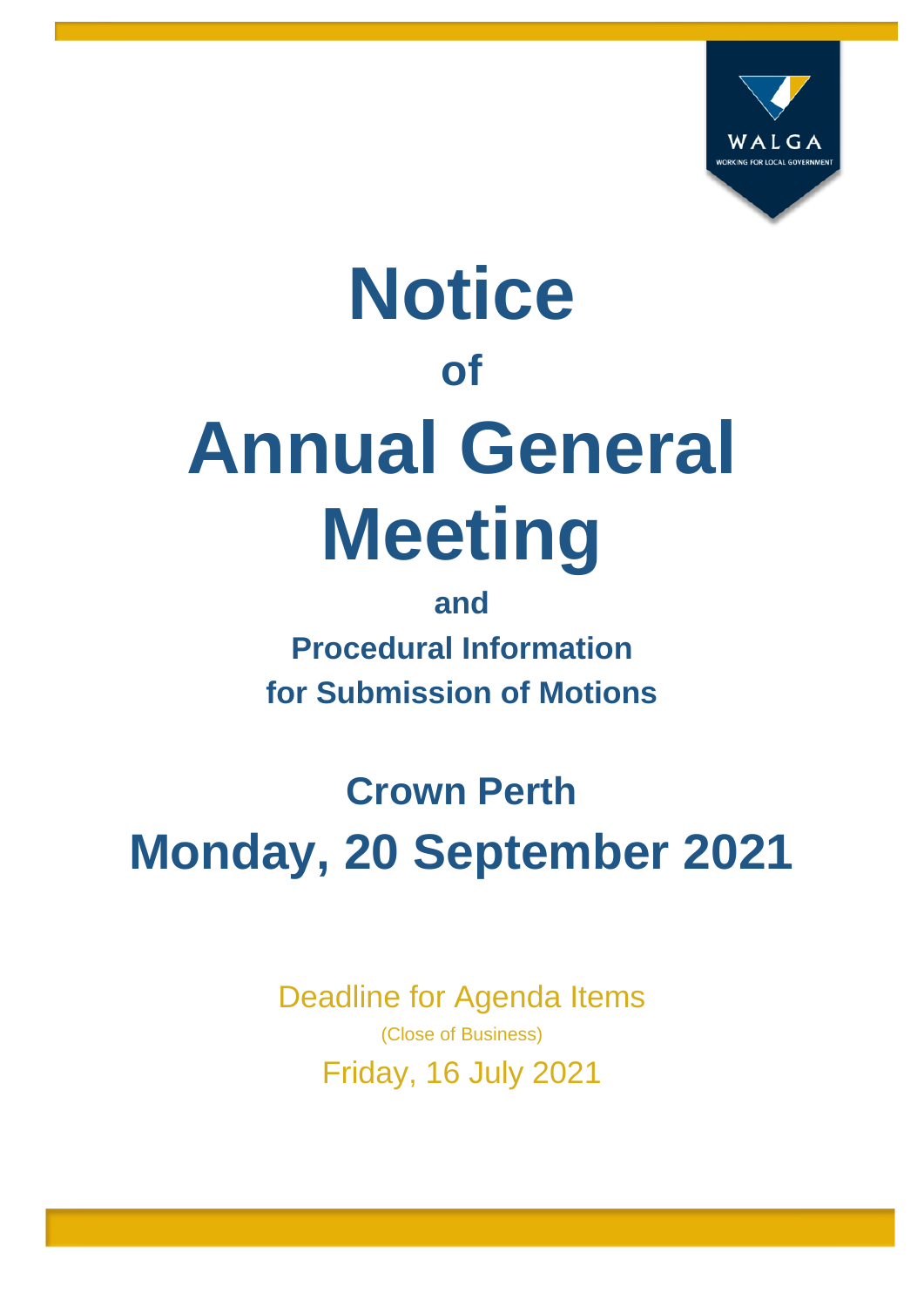

## **2021 Local Government Convention General Information**

#### **WALGA Annual General Meeting**

The Annual General Meeting for the Western Australian Local Government Association (WALGA) will be held from 9:00am on Monday, 20 September 2021. This event should be attended by delegates from all Member Local Governments.

#### **Cost for attending the Annual General Meeting**

Attendance at the Annual General Meeting is **free of charge** to all Member Local Governments. Lunch will be provided. Delegates must register their attendance in advance.

#### **Submission of Motions**

Member Local Governments are invited to submit motions for inclusion on the Agenda for consideration at the 2021 Annual General Meeting. Motions should be submitted in writing to the Chief Executive Officer of WALGA.

The closing date for submission of motions is **5:00pm Friday, 16 July***.*

*Please note that any motions proposing alterations or amendments to the Constitution of WALGA must be received by 5:00pm Friday, 2 July in order to satisfy the 60 day constitutional notification requirements.*

The following guidelines should be followed by Members in the formulation of motions:

- Motions should focus on policy matters rather than issues which could be dealt with by the WALGA State Council with minimal delay.
- Due regard should be given to the relevance of the motion to the total membership and to Local Government in general. Some motions are of a localised or regional interest and might be better handled through other forums.
- Due regard should be given to the timeliness of the motion will it still be relevant come the Local Government Convention or would it be better handled immediately by the Association?
- The likely political impact of the motion should be carefully considered.
- Due regard should be given to the educational value to Members i.e. does awareness need to be raised on the particular matter?
- The potential media interest of the subject matter should be considered.
- Annual General Meeting motions submitted by Member Local Governments must be accompanied by fully researched and documented supporting comment.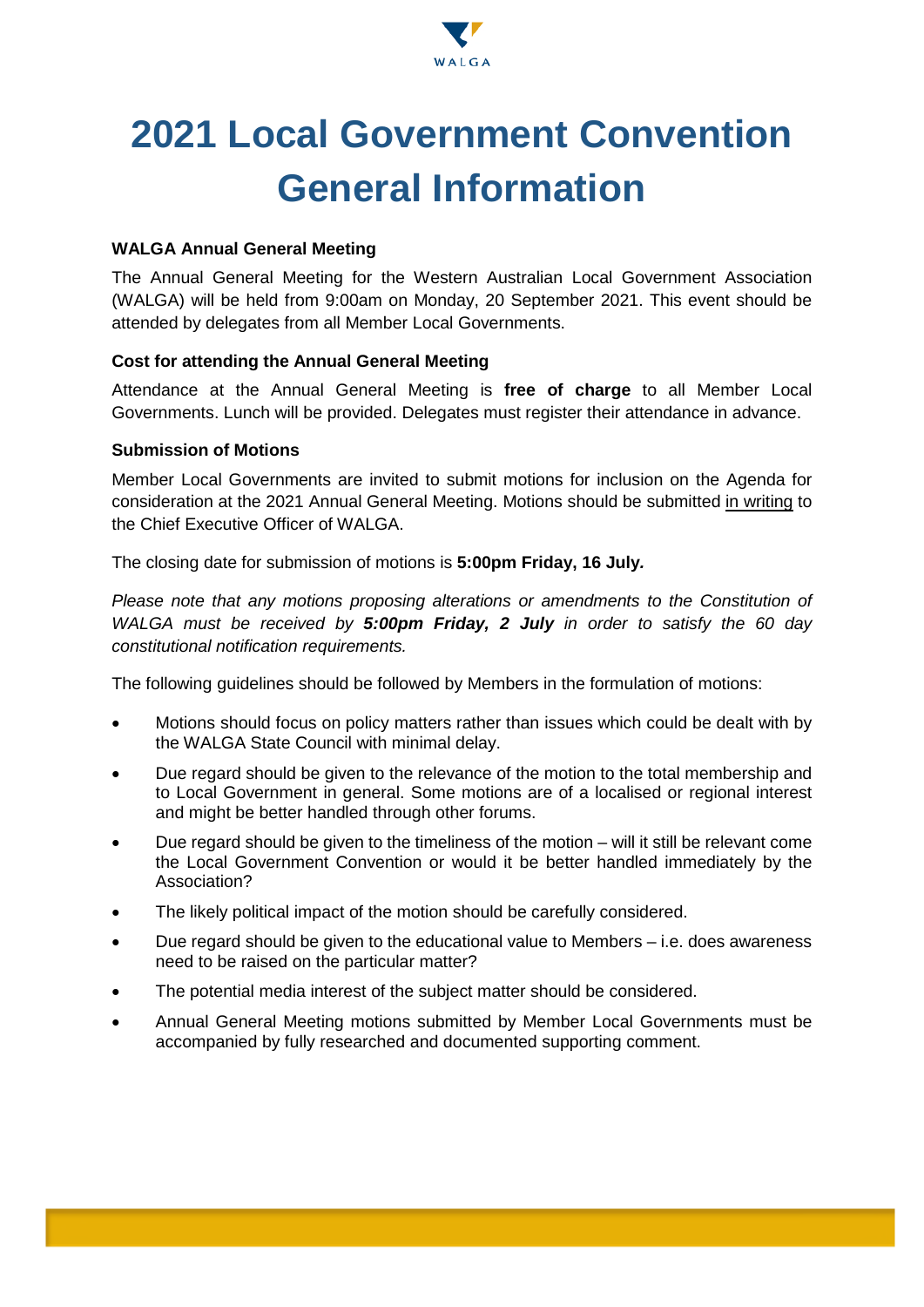

#### **Criteria for Motions**

As per the Corporate Governance Charter, prior to the finalisation of the agenda, the WALGA President and Chief Executive Officer will determine whether motions abide by the following criteria:

Motions will be included in the Business Paper agenda where they:

- 1. Are consistent with the objects of the Association (refer to clause 3 of the constitution);
- 2. Demonstrate that the issue/s raised will concern or are likely to concern a substantial number of Local Governments in WA.;
- 3. Seek to advance the Local Government policy agenda of the Association and/or improve governance of the Association;
- 4. Have a lawful purpose (a motion does not have a lawful purpose if its implementation would require or encourage non-compliance with prevailing laws);
- 5. Are clearly worded and unambiguous in nature;

Motions will not be included where they are:

6. Consistent with current Association advocacy/policy positions. (As the matter has previously considered and endorsed by the Association).

Motions of similar objective:

7. Will be consolidated as a single item.

Submitters of motions will be advised of the determinations.

Enquiries relating to the preparation or submission of motions should be directed to Kathy Robertson, Executive Officer Governance on (08) 9213 2036 or [krobertson@walga.asn.au.](mailto:krobertson@walga.asn.au)

#### **Emergency Motions**

No motion shall be accepted for debate at the Annual General Meeting after the closing date unless the Association President determines that it is of an urgent nature, sufficient to warrant immediate debate, and delegates resolve accordingly at the meeting. Please refer to the AGM Standing Orders for details.

Jracey Roberts

**Mayor Tracey Roberts JP** Nick Sloan **President Chief Executive Officer**